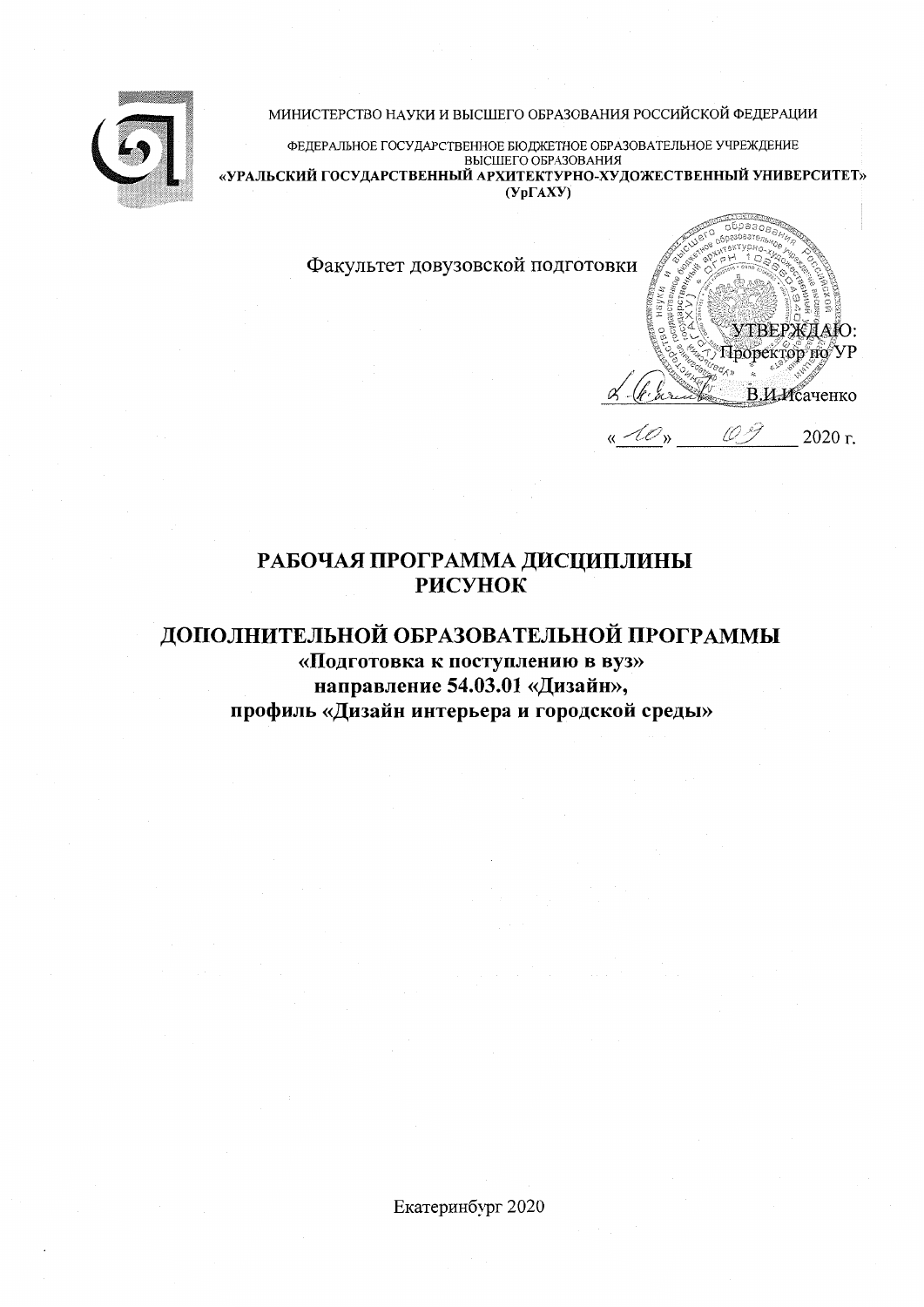#### ОБЩАЯ ХАРАКТЕРИСТИКА ДИСЦИПЛИНЫ

#### Место дисциплины в структуре программы, связи с другими дисциплинами  $1.1$

Дисциплина «Рисунок» является частью дополнительной образовательной программы «Подготовка к поступлению в вуз» по направлению 07.03.01 «Архитектура»; 54.03.01 «Дизайн» профили «Графический дизайн», «Промышленный дизайн», «Дизайн среды», «Дизайн одежды»; 54.03.02 «Декоративно-прикладное искусство и народные промыслы»; специальность 54.05.03 «Графика».

Освоение дисциплины Рисунок проводится, как правило, одновременно с дисциплиной «Композиния».

#### 1.2. Краткий план построения процесса изучения дисциплины

Программа дисциплины состоит из 4 разделов:

-Изучение и построение простых геометрических форм.

-Рисунок архитектурных деталей.

-Рисунок сложных пластических форм - частей головы человека.

-Рисунок гипсовой головы.

Процесс изучения дисциплины Рисунок начинается с заданий, позволяющих понять основы формообразования предметной среды на примере простых геометрических объемов, понять особенности их конструктивного устройства, отразить закономерности перспективного построения, применив «рентгеновский» способ графического моделирования. Линейно-конструктивный рисунок геометрического натюрморта и тел вращения выполняется средствами линейной графики, когда тон имеет лишь вспомогательное значение и подчеркивает выразительность линейно-конструктивного рисунка, когда линии, их толщина, тональная сила, упругость и выразительность создают полную иллюзию объемно-пространственной картины. В дальнейшем приобретенные навыки позволяют избегать чертежности или вялости, механического копирования натуры и служат аналитическому конструктивному осмыслению рисунка с натуры и умению свободно по воображению моделировать объем на плоскости листа. В этих заданиях расширяется круг терминов и понятий, таких как, основная линия и вспомогательная, линия-контур и линия-граница объема, линия дальнего и переднего планов.

В рисунке архитектурной детали объединяются задачи линейно-конструктивного изучения формы и ее тонального моделирования. Объясняются основные принципы тональной раскладки: от «темного к светлому», от общих тональных отношений к детальной проработке. Определяются понятия светотеневых градаций, собственной и падающей те-НИ.

Осуществляя метод обучения «от простого к сложному» в следующем задании ставится задача моделирования более сложных форм - деталей лица гипсовой головы. Конструктивность объемов здесь формируется через понимание геометрической основы. Однако стремление к подчеркиванию конструкции не должно привести к излишней упрощенности и схематизму. Поэтому в этом задании и последующих упражнениях формируются графические навыки пластической трактовки формы. Завершается вводный курс рисунком анатомической головы.

В следующих заданиях изучается сложная форма головы человека. Моделью служат гипсовые слепки с классических скульптур головы человека. Задачей работы является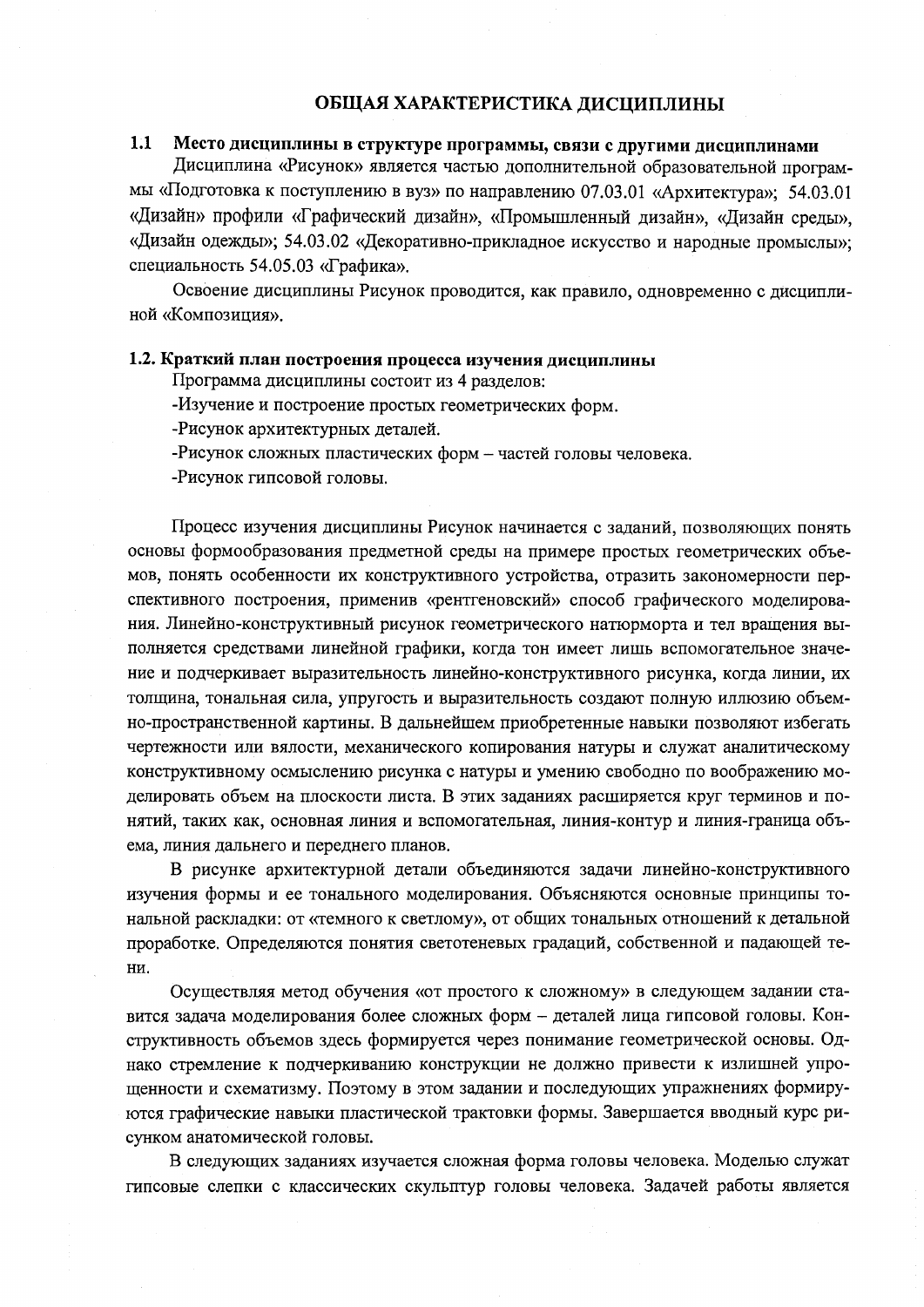грамотно и методически верно выполнить рисунок, выявив закономерности пластической структуры и индивидуальный характер головы. На этом этапе закрепляются навыки конструктивного и тонального моделирования сложной формы от компоновки листа до расстановки акцентов в тональном решении рисунка. Формируется понимание метода последовательной поэтапной работы над рисунком. Закрепляется основной принцип реалистического рисунка от обобщения к подробной моделировке деталей и снова к обобщению к целостному восприятию и изображению натуры.

Основные формы интерактивного обучения - просмотр работ слушателей по итогам освоения каждого раздела дисциплины. Просмотр работ производится в присутствии слушателей и преподавателя дисциплины.

По результатам обучения 1 семестра (1,2,3 разделы) слушатель проходит промежуточную аттестацию (зачет) а в виде практического задания, в котором слушатель должен показать практические навыки, полученные в процессе обучения.

По итогам обучения 2 семестра (4 раздел) слушатель проходить итоговую аттестацию в виде экзамена (имитация вступительного экзамена «Рисунок»).

### 1.3. Планируемые результаты обучения по дисциплине

В результате освоения дисциплины, обучающийся должен уметь:

-рисовать с натуры и по представлению;

-делать композиционные наброски, эскизы, необходимые при поисках оптимальных решений;

-грамотно размещать изображение в картине (графическом листе);

-уметь верно определять пропорции и перспективные сокращения; методически грамотно и последовательно вести работу;

-владеть навыками графического моделирования формы;

-уметь последовательно детализировать форму и подчинять деталь изображению целого.

| No                      | Раздел дисциплины                                                                             | <b>BCE</b><br>$\Gamma$ O |        | Аудиторные занятия<br>(час.) | Самост.<br>работа<br>(час.) | Промежу-<br>точная     |  |
|-------------------------|-----------------------------------------------------------------------------------------------|--------------------------|--------|------------------------------|-----------------------------|------------------------|--|
| $\Pi/\Pi$               |                                                                                               |                          | лекции | практиче<br>ские<br>занятия  |                             | Итоговая<br>аттестация |  |
|                         | $\overline{2}$                                                                                | 3                        | 4      | 5                            | 6                           | 7                      |  |
|                         | 1 Семестр                                                                                     | 112                      |        | 108                          |                             | 4                      |  |
| 1                       | Изучение и построение простых<br>геометрических форм                                          | 24                       |        | 24                           |                             |                        |  |
| 1.1                     | Рисунок куба по представлению в<br>различных ракурсах. Основы пер-<br>спективного изображения | 12                       |        | 12                           |                             |                        |  |
| 1.2                     | Натюрморт из геометрических объ-<br>емов. Линейно-конструктивный ри-<br>сунок                 | 12                       |        | 12                           |                             |                        |  |
| $\mathbf{2}$            | Рисунок архитектурных деталей                                                                 | 24                       |        | 24                           |                             |                        |  |
| 2.1                     | Линейный рисунок форм вращения<br>(ваза, балясина)                                            | 12                       |        | 12                           |                             |                        |  |
| 2.2                     | Рисунок малой архитектурной фор-<br>мы (капитель)                                             | 12                       |        | 12                           |                             |                        |  |
| $\overline{\mathbf{3}}$ | Рисунок сложных пластических                                                                  | 60                       |        | 60                           |                             |                        |  |

#### 1.4. Учебный план лиспиплины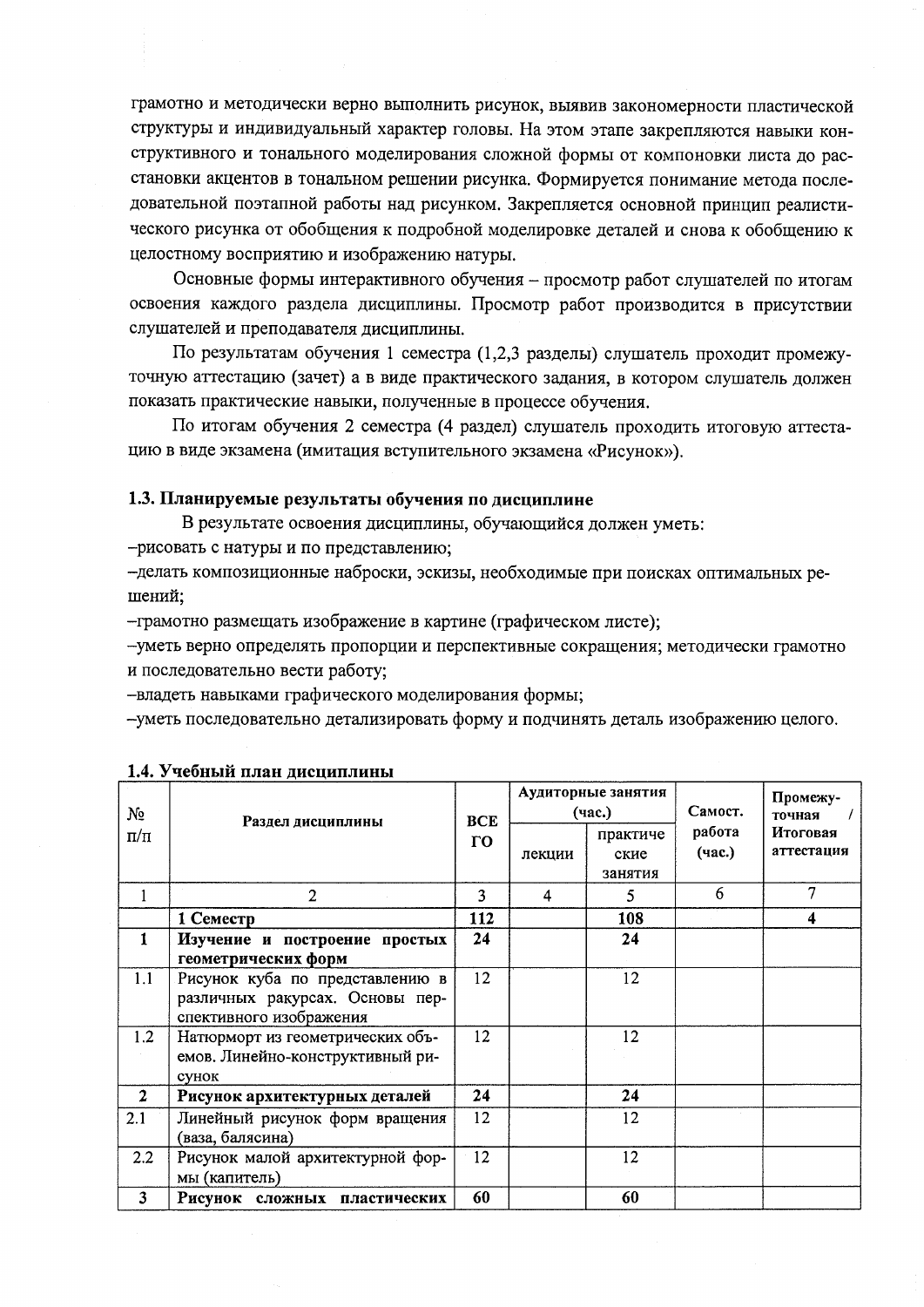|       | форм - частей головы человека                               |                         |                 |    |
|-------|-------------------------------------------------------------|-------------------------|-----------------|----|
| 3.1   | Рисунок частей лица                                         | 24                      | 24              |    |
| 3.2   | Рисунок черепа. Тональная обру-<br>бовка                    | 12                      | 12              |    |
| 3.3   | Линейно-пластический рисунок че-<br>репа                    | $\overline{12}$         | 12              |    |
| 3.4   | Анатомический<br>рисунок<br>головы.<br>Экорше               | 12                      | 12              |    |
|       | Зачет                                                       | $\overline{\mathbf{4}}$ |                 | 4  |
|       | 2 Семестр                                                   | 144                     | 136             | 8  |
| 3.5   | Анатомический<br>рисунок<br>головы.<br>Экорше (продолжение) | 8                       | 8               |    |
| 4     | Рисунок гипсовой головы                                     | 128                     | 128             |    |
| 4.1   | Тональный рисунок гипсовой голо-<br>вы. 1 ракурс            | 64                      | 64              |    |
| 4.1.1 | Гаттамелата                                                 | 16                      | 16              |    |
| 4.1.2 | Император                                                   | 12                      | 12              |    |
| 4.1.3 | Коллеони                                                    | 12                      | 12              |    |
| 4.1.4 | Геракл                                                      | $\overline{12}$         | $\overline{12}$ |    |
| 4.1.5 | Зевс                                                        | 12                      | $\overline{12}$ |    |
| 4.2   | Тональный рисунок гипсовой голо-<br>вы. 2 ракурс            | 64                      | 64              |    |
| 4.2.1 | Гаттамелата                                                 | 16                      | 16              |    |
| 4.2.2 | Император                                                   | 12                      | 12              |    |
| 4.2.3 | Коллеони                                                    | 12                      | 12              |    |
| 4.2.4 | Геракл                                                      | 12                      | 12              |    |
| 4.2.5 | Зевс                                                        | 12                      | 12              |    |
|       | Экзамен                                                     | 8                       |                 | 8  |
|       | итого                                                       | 256                     | 244             | 12 |

# 2 ПРИМЕНЯЕМЫЕ ТЕХНОЛОГИИ ОБУЧЕНИЯ

|                                       | Активные методы обучения     |            |                             |           |                                   |                                    |                                      |                             |                             | Дистанционные технологии и элек- |                                              |                                   |                                                      |                                              |                         |
|---------------------------------------|------------------------------|------------|-----------------------------|-----------|-----------------------------------|------------------------------------|--------------------------------------|-----------------------------|-----------------------------|----------------------------------|----------------------------------------------|-----------------------------------|------------------------------------------------------|----------------------------------------------|-------------------------|
|                                       |                              |            |                             |           |                                   |                                    |                                      |                             |                             | тронное обучение                 |                                              |                                   |                                                      |                                              |                         |
| Код<br>раздела<br>npo-<br>грам-<br>мы | тестирование<br>Компьютерное | Кейс-метод | игра<br>Деловая или ролевая | Портфолио | команде<br>$\mathbf{a}$<br>Работа | кооперации<br>развивающей<br>Meron | $($ просмотр $)$<br>методы<br>Другие | (какие)<br>методы<br>Другие | (какие)<br>методы<br>Другие | курсы<br>учебные<br>Сетевые      | тренаже<br>практикумы и<br>ры<br>Виртуальные | видеоконференции<br>z<br>Вебинары | ပ္ပ<br>Z<br>web-конференции<br>минары<br>Асинхронные | Совместная работа и разработка кон-<br>гента | Другие (указать, какие) |
| 1-4                                   |                              |            |                             |           |                                   |                                    | V                                    |                             |                             |                                  |                                              |                                   |                                                      |                                              |                         |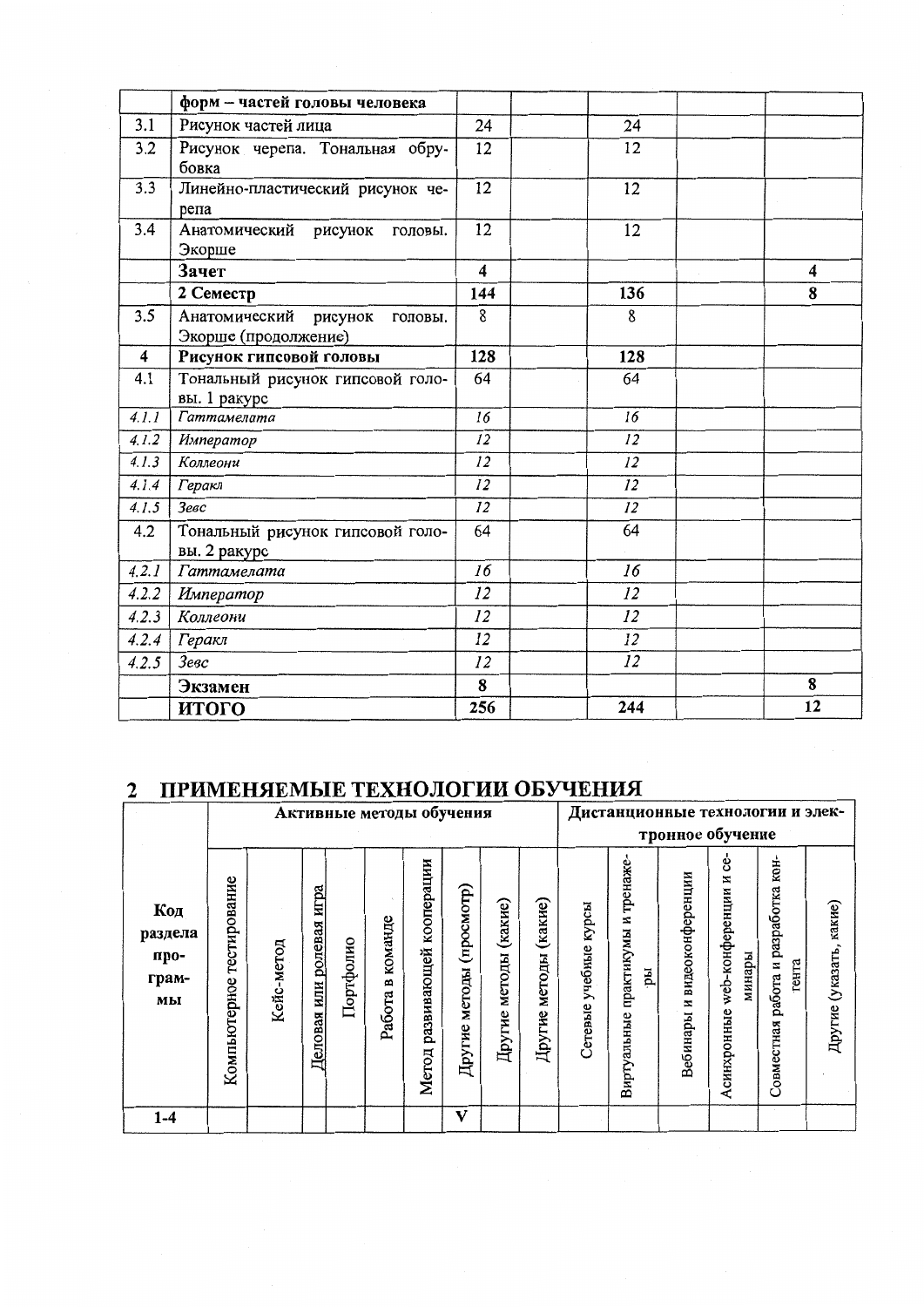#### УЧЕБНО-МЕТОДИЧЕСКОЕ И ИНФОРМАЦИОННОЕ ОБЕСПЕ- $3<sup>1</sup>$ ЧЕНИЕ ДИСЦИПЛИНЫ

#### 3.1. Основная литература

Тихонов С.В. Рисунок [Текст]: Учебное пособие / С.В. Тихонов С.В. - Москва: Архитектура-С, 2014. - 296 с.

### 3.2. Ресурсы ЭБС

Нестеренко В. Е. Рисунок головы человека: Учебное пособие [Электронный ресурс] / В.Е. Нестеренко. - Минск: Вышэйшая школа, 2010, - 208с. Режим доступа URL: http://biblioclub.ru/index.php?page=book&id=119757

#### 3.3. Дополнительная литература

- 1. Азарова Л.М. Школа изобразительного искусства [Текст] / Л.М. Азарова. Выпуск третий. - Москва: изд-во Искусство, 1965.
- 2. Дейнека А.А. Учитесь рисовать [Текст] / А.А. Дейнека. Москва, 1961.
- 3. Сафаралиева Д.А. Учебный учащихся в академии художеств [Текст] / Д.А. Сафаралиева. - Москва. 1990.
- 4. Соловьев, А.М. Учебный рисунок [Текст] / А.М. Соловьев, Г.Б. Смирнов, Е.С. Алексеева. - Москва, 1953.
- 5. Тихонов, С.В. Рисунок [Текст] / С.В. Тихонов, В.Г. Демьянов, В.Б. Подрезков. -Москва, 1983.
- 6. Методические указания для учащихся подготовительных курсов. «Рисунок и композиция» [Текст]. - Екатеринбург: Архитектон, 2001.
- 7. Черчение, макетирование, рисунок методическое пособие для подготовки к обучению в архитектурном институте [Текст]: Учебник / [Калмыкова Н.В., Топчий И.В. и др.). - Москва: изд-во МарХИ, 2002 г.

## 4 МЕТОДИЧЕСКИЕ УКАЗАНИЯ ДЛЯ ОБУЧАЮЩИХСЯ ПО ОСВОЕНИЮ ДИСЦИПЛИНЫ

#### 4.1. Обучающийся обязан:

- знать график учебного процесса по дисциплине; порядок итоговой аттестации (преподаватель на первом занятии по дисциплине знакомит обучающихся с перечисленными организационно-методическими материалами);

- посещать все виды аудиторных занятий (преподаватель контролирует посещение всех видов занятий), вести самостоятельную работу по программе, используя литературу, рекомендованную в программе и преподавателем (преподаватель передает список рекомендуемой литературы обучающимся);

- обучаться по образовательной программе с соблюдением требований, установленных учебным планом.

#### МАТЕРИАЛЬНО-ТЕХНИЧЕСКОЕ ОБЕСПЕЧЕНИЕ  $\mathbf{z}$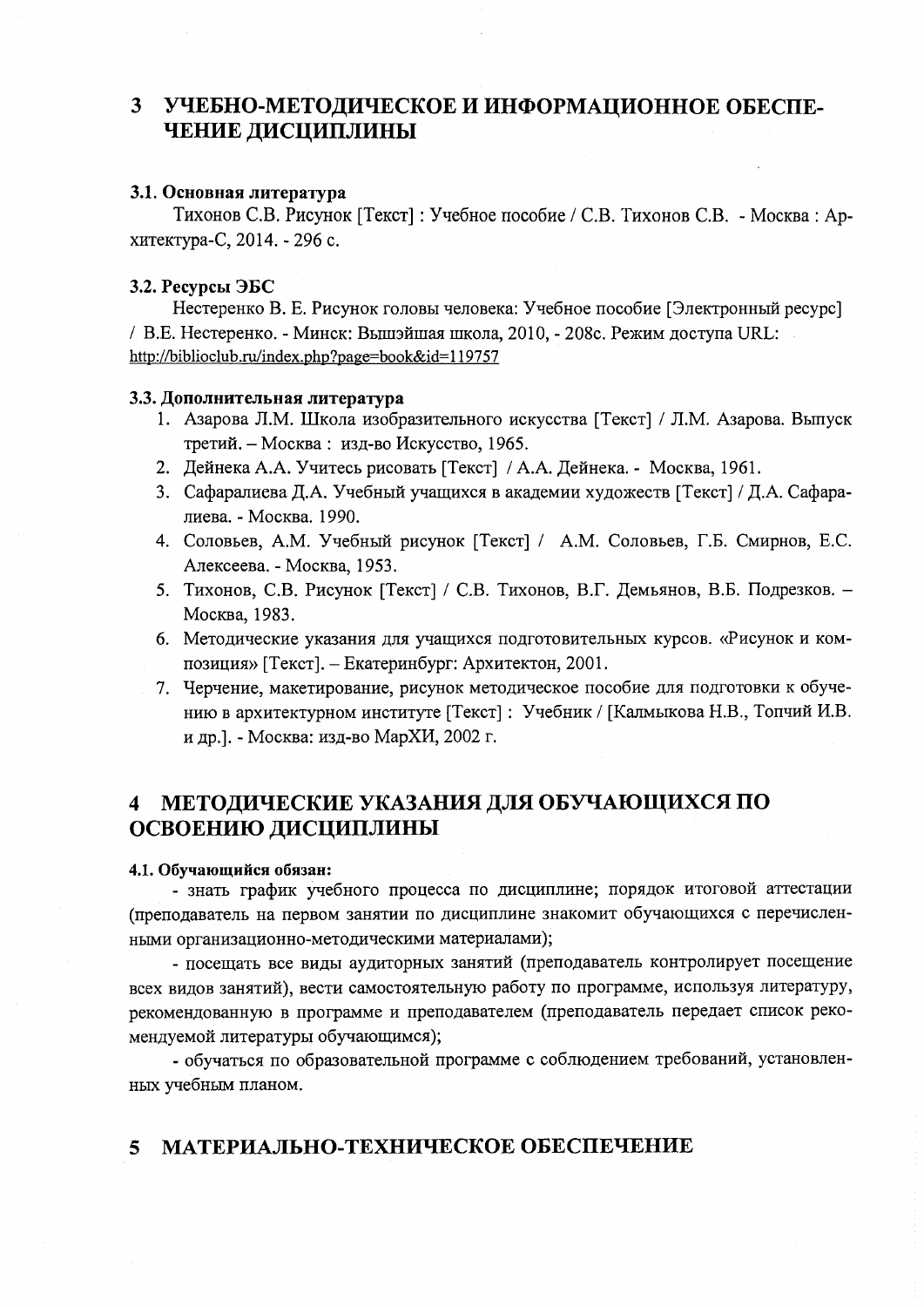В качестве материально-технического обеспечения реализации дисциплины (классная доска), используются мольберты и стулья (1 мольберт и 1 стул на 1 обучающегося) для проведения практических занятий; постановочный и натюрмортный фонд УрГАХУ.

|                                                                                                                                                                                          | Рабочая программа дисциплины составлена авто  |                                  | эами:                           |                            |         |  |  |  |  |
|------------------------------------------------------------------------------------------------------------------------------------------------------------------------------------------|-----------------------------------------------|----------------------------------|---------------------------------|----------------------------|---------|--|--|--|--|
| $N_2$<br>$\Pi/\Pi$                                                                                                                                                                       | ФИО                                           | Ученая степень,<br>ученое звание | Должность                       | Место работы               | Подпись |  |  |  |  |
|                                                                                                                                                                                          | Ганзин В.Л.                                   | доцент                           | профессор                       | УрГАХУ, кафедра<br>рисунка |         |  |  |  |  |
| Рабочая программа дисциплины одобрена на заседании кафедры рисунка (Протокол от<br>03.09.2020г. № 1) и согласована на заседании совета ФДП (Протокол от 10.09.2020 г.<br>N <sub>27</sub> |                                               |                                  |                                 |                            |         |  |  |  |  |
|                                                                                                                                                                                          |                                               | Должность                        | $\Phi$ . <i>M.O.</i><br>Подпись |                            |         |  |  |  |  |
|                                                                                                                                                                                          | Декан факультета довузовской подготовки (ФДП) |                                  | Южаков Г.Ю.                     |                            |         |  |  |  |  |

Директор библиотеки УрГАХУ

Н.В. Нохрина